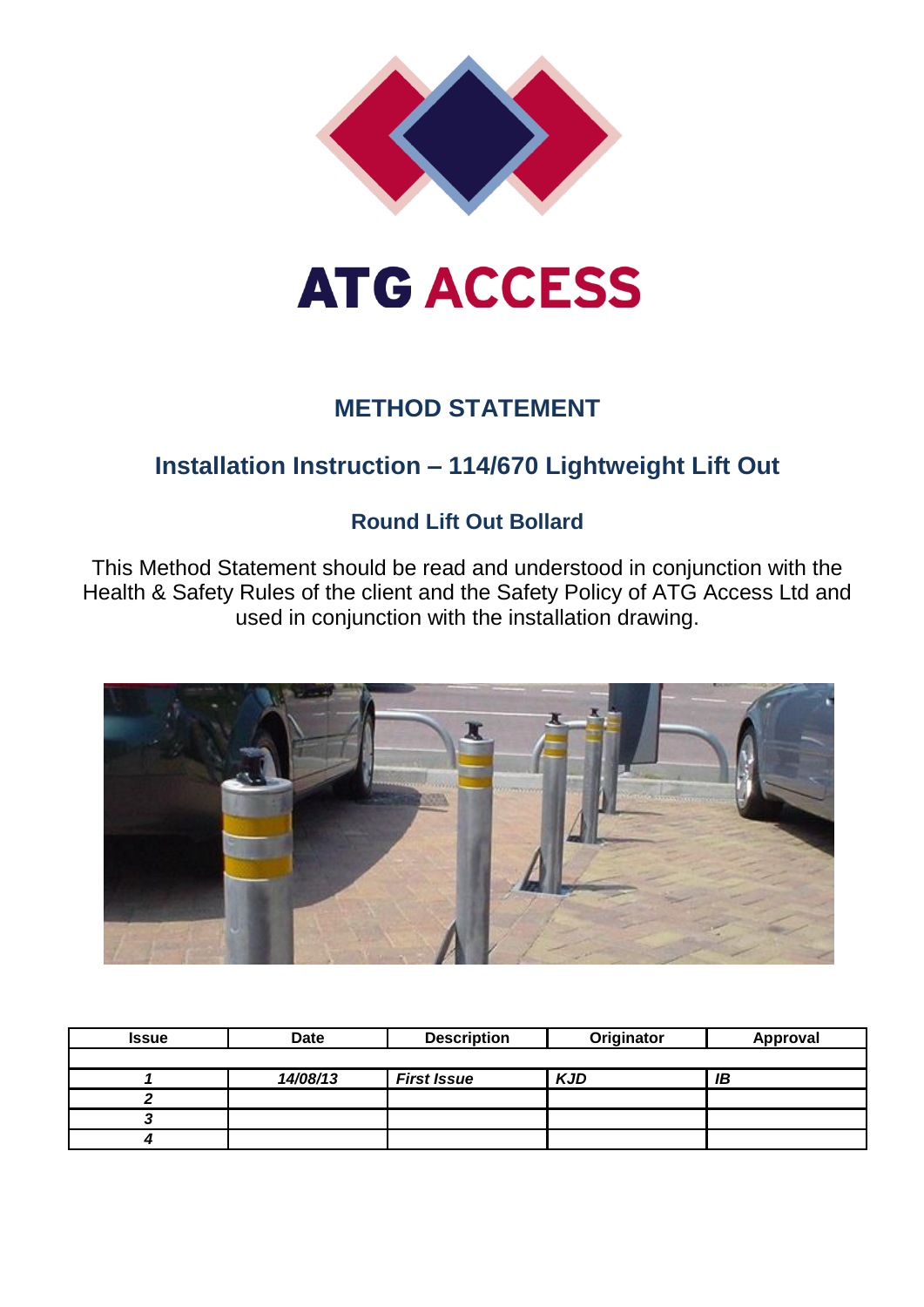

## **Project Details & Authorisation**

| <b>Site Supervisor:</b> | <b>Site MS No:</b> |  |
|-------------------------|--------------------|--|
|                         |                    |  |
| <b>Project:</b>         | <b>Project No:</b> |  |
|                         |                    |  |
| <b>Key Area:</b>        |                    |  |

| <b>ATG Access Project</b><br><b>Manager:</b> | <b>Signature:</b> | Date: |  |
|----------------------------------------------|-------------------|-------|--|
|                                              |                   |       |  |
| Client and / or end<br>user:                 | Signature:        | Date: |  |
| <b>Position:</b>                             |                   |       |  |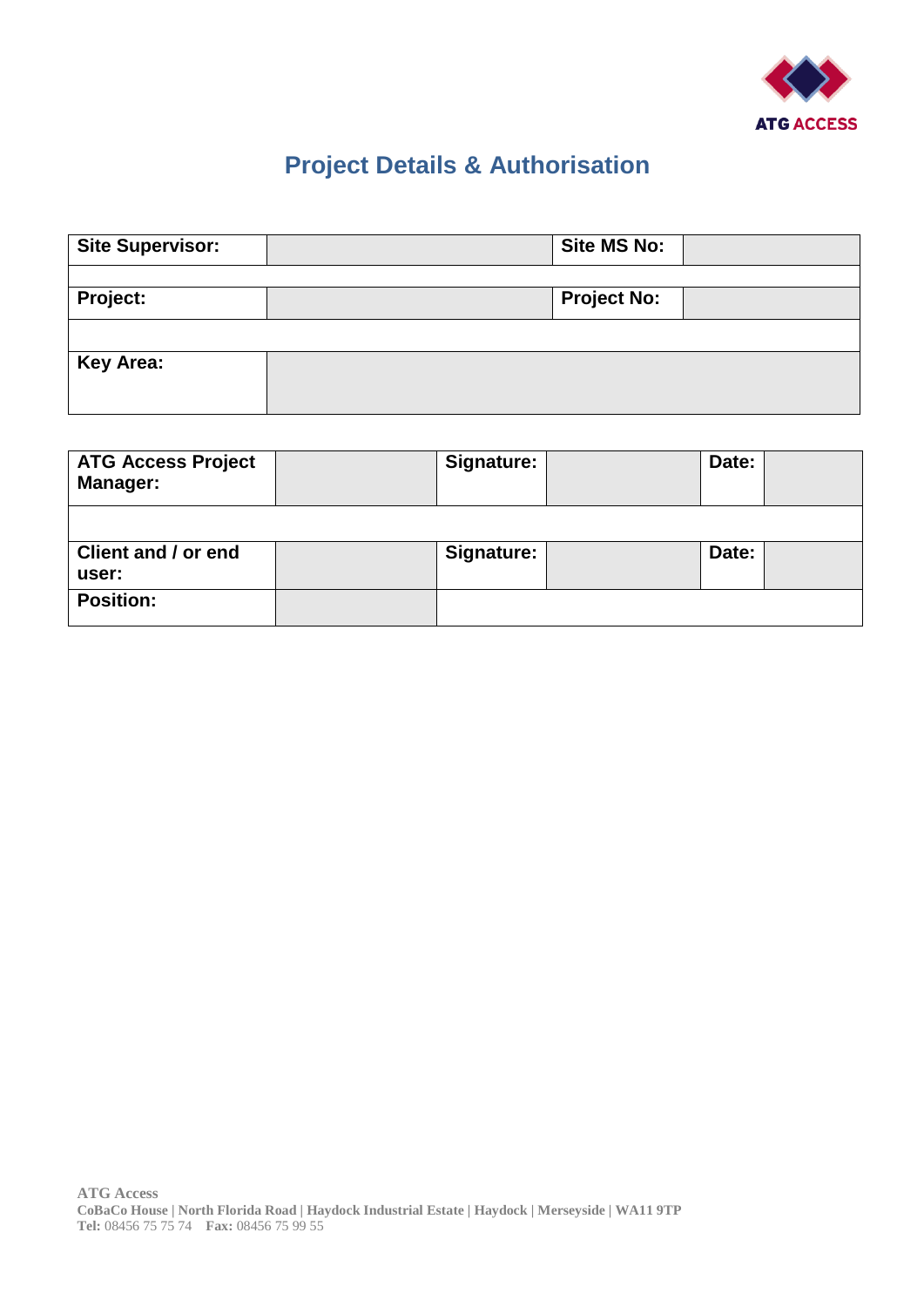

## **Contents**

- **1. Operational**
- **2. Work Method Sequence**
- **3. Indicative Drawing**
- **4. Safety**
- **5. Associated Risk Assessment**
- **6. Additional Hazards**
- **7. Personal Protective Equipment Requirements**
- **8. General Information Requirements (inc. COSHH data)**
- **9. Labour Requirements**
- **10.On Site Signage**
- **11. Additional Notes**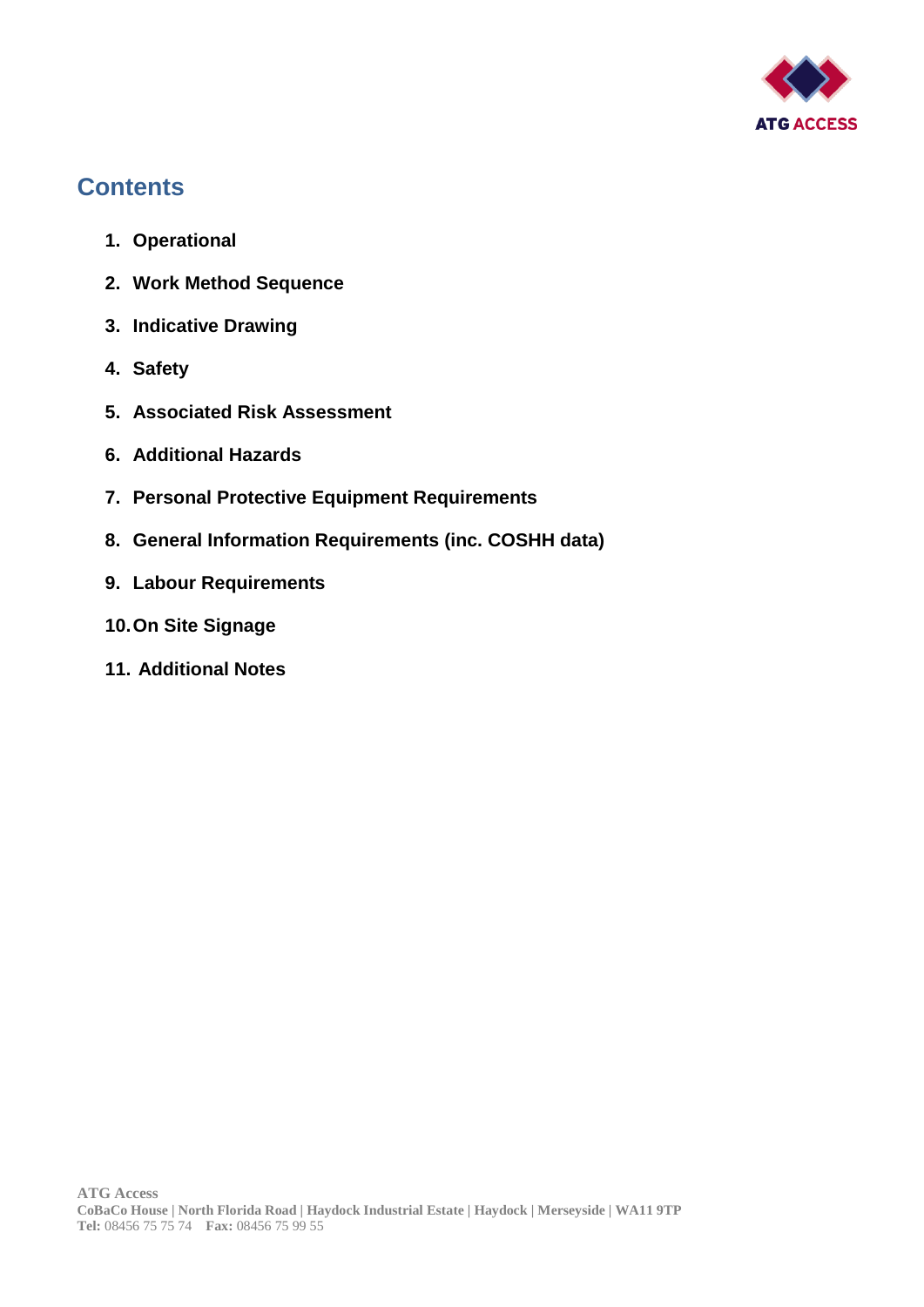

#### **1.0 Operational**

.

#### This method statement covers the civil installation of **[Enter what project and where]**

#### **2.0 Work Method Sequence**

- 2.1 Client to identify bollard locations, with positions agreed mark a 350mm square around the bollard centre.
- 2.2 The area to be excavated is to be fenced off to the public (if necessary) and diversions to be put into place for vehicle and pedestrian traffic using relevant signage (See Section 10.0)
- 2.3 Refer to service drawings and CAT scan the area to be excavated. If the CAT indicated any additional services, ensure these are marked on the ground using paint marker spray or similar.
- 2.4 All construction Plant must be certified safe for use.
- 2.5 To begin excavation, slot cut the surface to a depth of 75mm with a cutting disc.
- 2.6 Break out the centre square with mechanical breaking equipment.
- 2.7 Excavate a centrally placed 300mm square to a depth of 450mm. Ensure the excavation measurements are checked at regular intervals to ensure they are correct..
- 2.8 *If at any time an underground service is broken, clear the area and notify the service owner and relevant authorities, attempts should be made to contain any leakage only if safe to do so*.
- 2.9 Pour pea shingle into the excavation to a depth of 100mm.
- 2.10 Set the bollard assembly in the hole and ensure the top of the lid box is 6mm proud of the finished floor level.
- 2.11 Adjust the depth of the pea single as necessary to achieve this.
- 2.12 Ensure the bollard assembly is vertical in all planes. This must be checked by using a vertical level against the sides of the post. (Do not measure vertical alignment by placing the level across the lid frame).
- 2.13 Re-check the bollard assembly ensuing it is vertical in all planes and that the top of the lid box on the outer casting is 6mm proud of the road surface.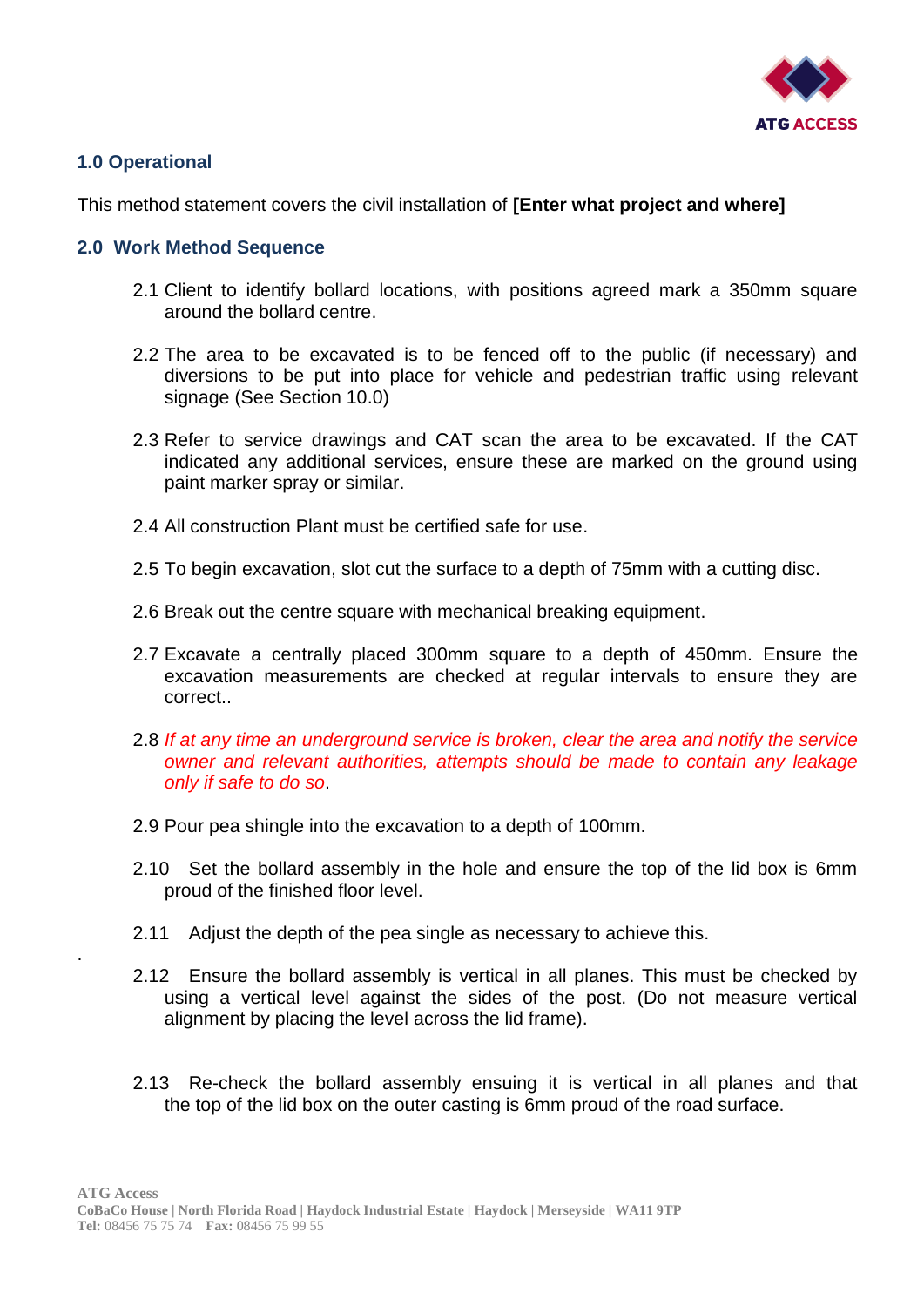

- 2.14 Fill the remainder of the excavation with a concrete mix (3 parts gravel, 2 parts sand, 1 part cement).
- 2.15 Smooth the concrete off to either sub-level or finished floor level, surface depending. If finishing concrete at sub base level then less pea gravel should be added to maintain 300mm depth of concrete surround. Road surface to be completed to the client satisfaction with appropriate material.
- 2.16 Check, that with the inner post removed, the lid folds back flat into the lid box and does not sit proud of the finished ground level, replace post.
- 2.17 Allow at least 24 hours for the concrete to cure, site conditions will determine whether the bollard is left to cure in the up or removed, it should be left undisturbed until concrete has cured.

.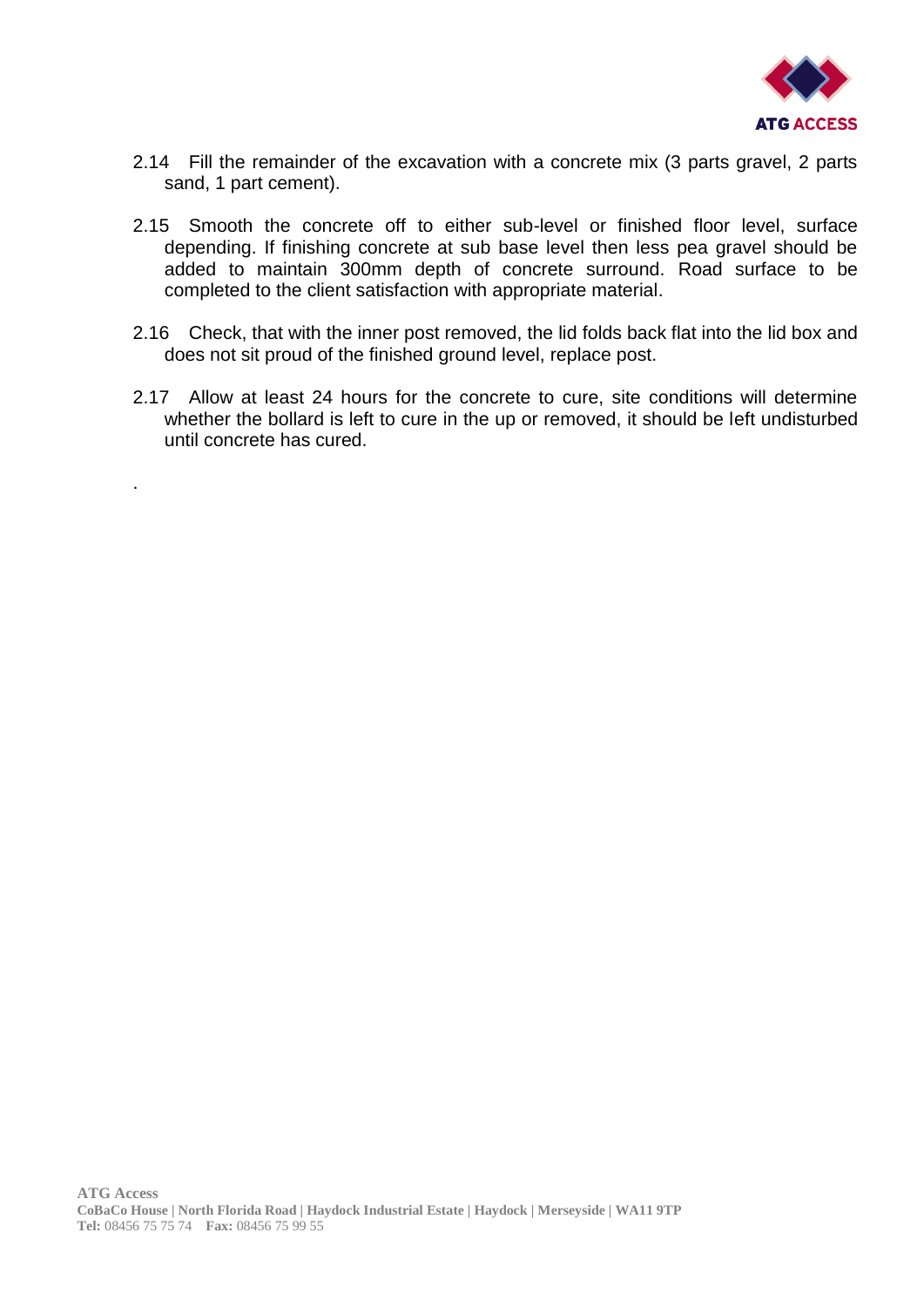

#### **3.0 Indicative Drawing**

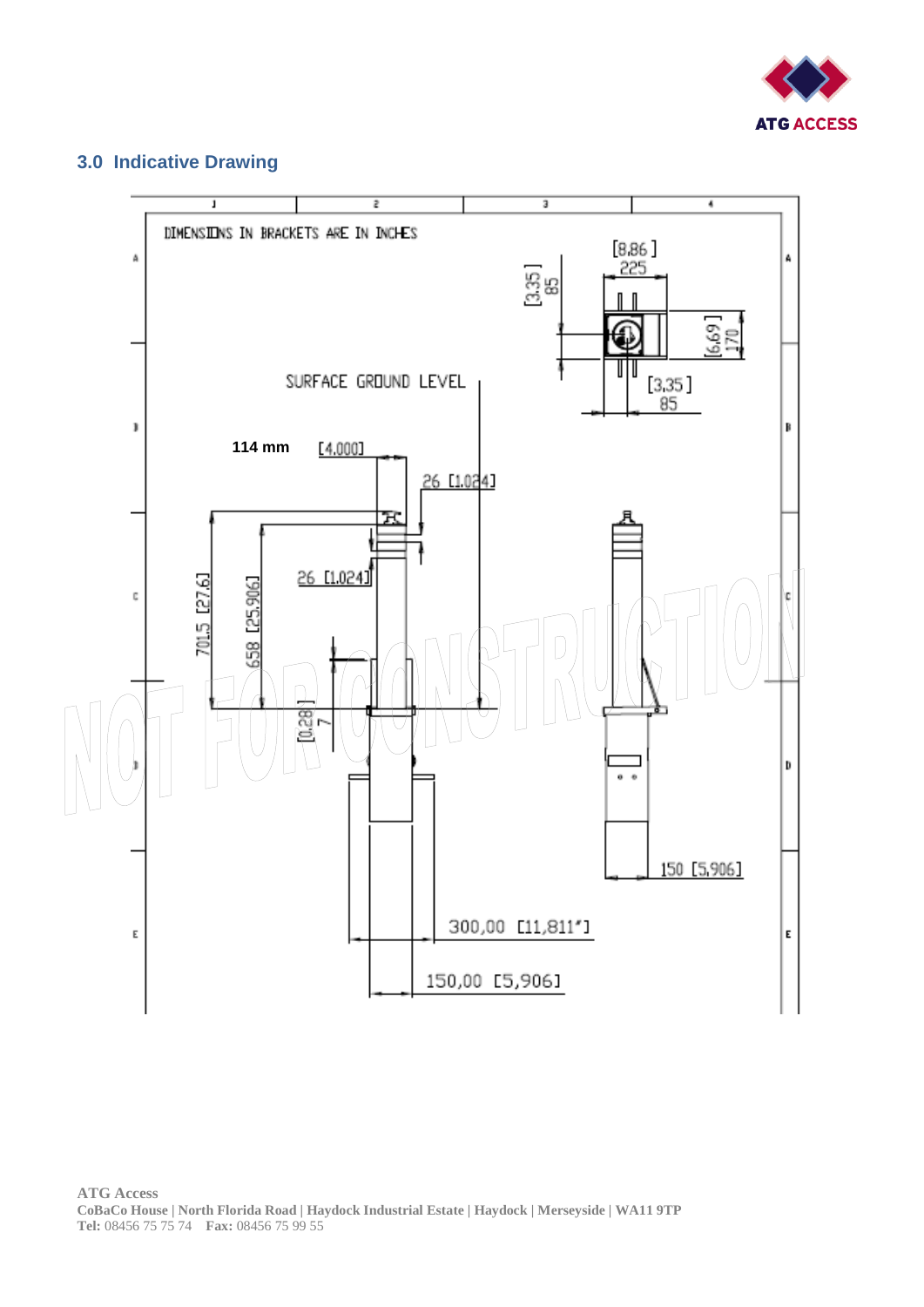

#### **4.0 Safety**

See Health & Safety Plan for details on welfare facilities.

All operatives must have attended both the Client Safety Induction and ATG Access Site Specific Safety Induction.

All work will be carried out in accordance with ATG Access site risk assessments and any **[Enter Company]** site specific safety rules and requirements.

#### **5.0 Associated Risk Assessment**

Relevant Risk Assessments to be advised.

#### **6.0 Additional Hazards**

Good housekeeping is essential at all times to maintain a safe working area for both operatives and the public.

Any additional un-assessed hazards must be reported to the Site Manager immediately.

#### **7.0 Personal Protective Equipment Requirements**

All operatives to wear correct PPE and Clothing in accordance to health and safety standards at all times to include:

- Hard Hats
- Suitable Protective Gloves
- Safety Footwear
- Ear Defenders
- Safety Spectacles
- Other task appropriate PPE as required

It is the operatives responsibility to store/maintain this equipment.

#### **8.0 General Information Requirements (inc. COSHH data)**

Relevant COSHH Assessments to be advised.

#### **9.0 Labour Requirements**

- One Supervisor operative
- One Operative

At least one competent person will be on site at all times to accept instructions